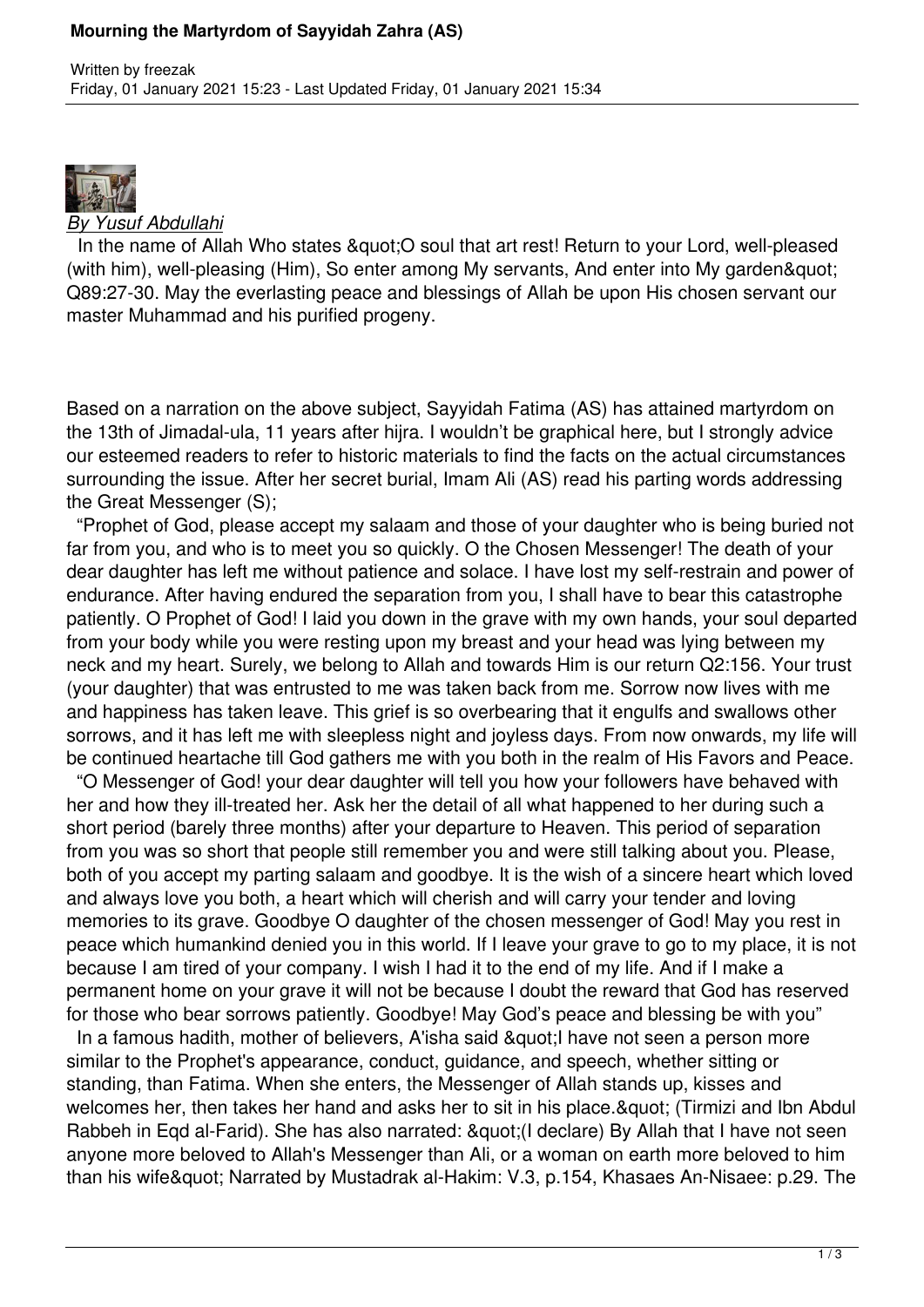## **Mourning the Martyrdom of Sayyidah Zahra (AS)**

Messenger of Allah (S) said: the best of the women of Paradise are: Khadija daughter of Khowailid, Fatima daughter of Muhammad, Asiyah daughter of Muzahim (Pharaoh's wife), and Maryam daughter of Imran, mother of Jesus. Whenever the prophet (S) went to a trip, she was the last he would bid a farewell and was the first he would meet on return. A generally narrated hadith has also affirmed, "Whoever harms her has harmed me and whoever angers her has made me angry; Whoever makes her glad has made me glad, and whoever saddens her has made me sad."

 No doubt, her sincere worship, good neighborliness, patience, perseverance, hospitality and family life and children up-bringing are exemplary lessons for all! However, it is imperative to raise some questions; where are her narrations? Didn't she narrate? How and why did others narrate including her children's peers born at Medina more than her? And, what was her crime that that she was persecuted to the extent of martyrdom? All justice seeking people as earlier advised should revisit history to differentiate the actual lovers of the noble messenger from his enemies. When Fadak, the famous garden given to her by the prophet (S) was usurped, she delivered her renown speech; ''O Muslims! is my inheritance usurped? O son of Abu Quhafa, is it in the Book of Allah that you inherit your father and I do not inherit my father? Surely, you have done a strange thing! Did you intendedly desert the Book of Allah and turned your back on it? Allah said: (And Sulaiman was Dawood's heir. Q27:16). And said about Yahya bin Zachariah: (Grant me from Thyself an heir, who should inherit me and inherit from the children of Yaqoub. Q19:5-6) and said: (And the possessors of relationships are nearer to each other in the ordinance of Allah. Q8:75), and He said: (Allah enjoins you concerning your children: The male shall have the equal of the portion of two females. Q4:11), and He said: (Bequest is prescribed for you when death approaches one of you, if he leaves behind wealth for parents and near relatives. Q2:180). You claimed that I have no position and no inheritance from my father, and there is no kinship between us. So did Allah distinguish you with a verse, from which He excluded my father? Or do you say: people of two religions do not inherit each other? Are I and my father not of one religion? Or are you more aware of the Qur'an than my father and my cousin?

While mourning the martyrdom of this unique lady, we remember the significant attention Islam focusses to the morality and education of female who grows to become mothers as the moral status of every society largely depends on its women. This, regardless of the injustice of the West which criticizes Islam on disenfranchisement of her rights. No doubt, the exalted position Islam accorded woman cannot be compared with any other civilization. A female is given utmost care and protection at all stages of her life as a daughter, wife and mother. From the Islamic point of view, superiority has nothing to do with sexes. Allah states "O men! We have created you all out of a male and a female, and have made you into nations and tribes, so that you might come to know one another; verily, the noblest among you in the sight of Allah is the one who is deeply conscious of Him. Behold, He is all knowing, all aware. Qur'an 49:13. The criterion for Allah's reward is based on individual's actions & quot: we will give a pure and wholesome life to every one man or woman who acts righteously and has faith and we will reward them in accordance with the best of what they used to do & quot: Qur'an 16:97. In contrast to the incessant criticism against Islam on women's rights, the religion's emphasis on the need for support and enlightenment in their respect so that they could play more significant